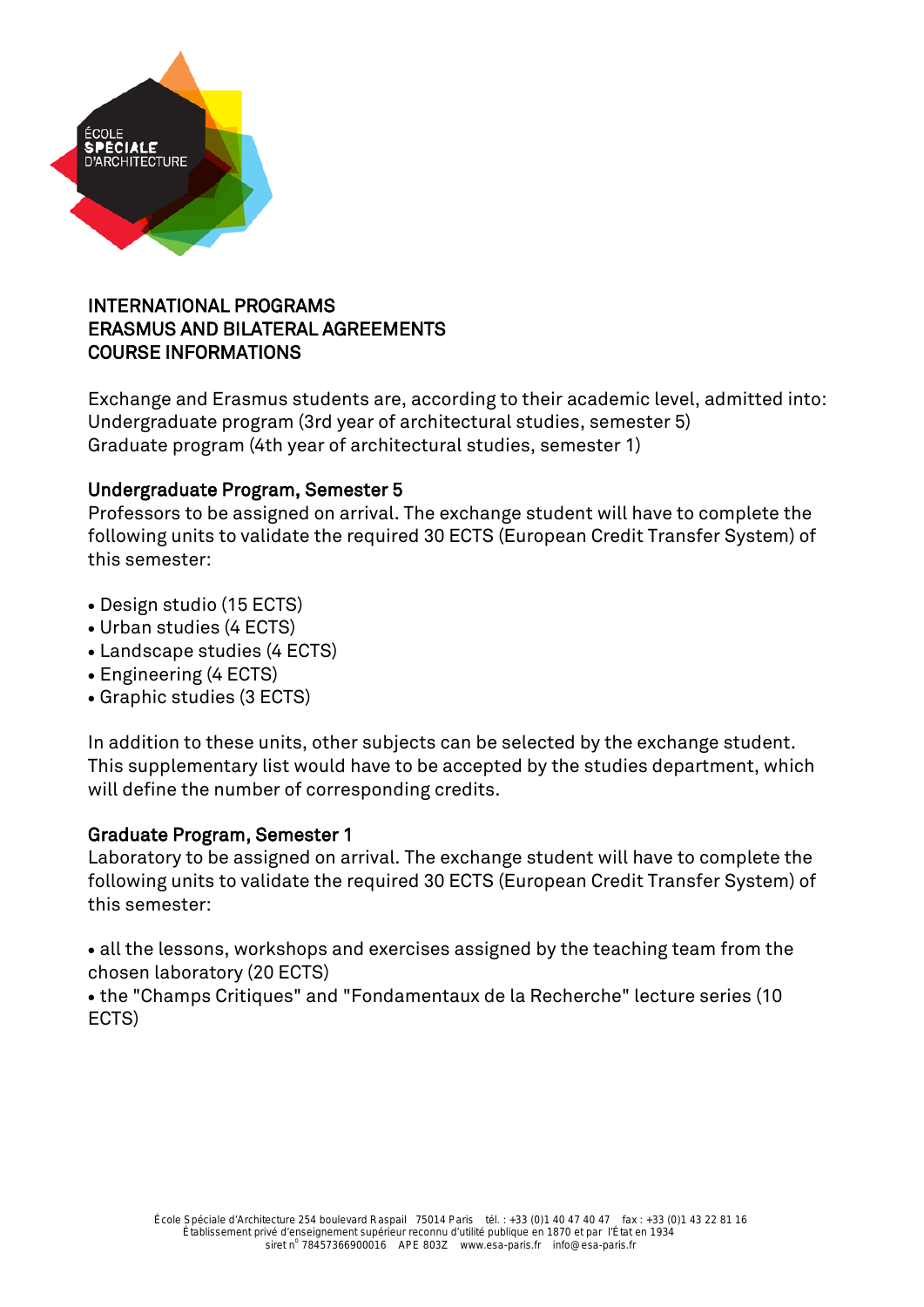

# APPLICATION PROCEDURE

### Application material

All applications must include the following material:

- Completed application form
- Portfolio of academic work
- Statement of purpose
- Résumé / Curriculum Vitae
- Official Transcripts
- French level attestation (TEF, TCF, DELF, DALF,...)
- Photo ID (jpg)

### Application deadline

Completed application forms should be sent by the international office of your university to:

### Danusha Jetpurwalla

École Spéciale d'Architecture 254, boulevard Raspail 75014 Paris - FRANCE

### From May 13th to May 17th 2019 for an exchange in Fall 2019.

Upon reception of all application material, a letter of acceptance will be issued.

### Term Dates

Fall semester (Undergraduate): August 30th to December 20th 2019 Fall semester (Graduate): September 2nd to December 20th 2019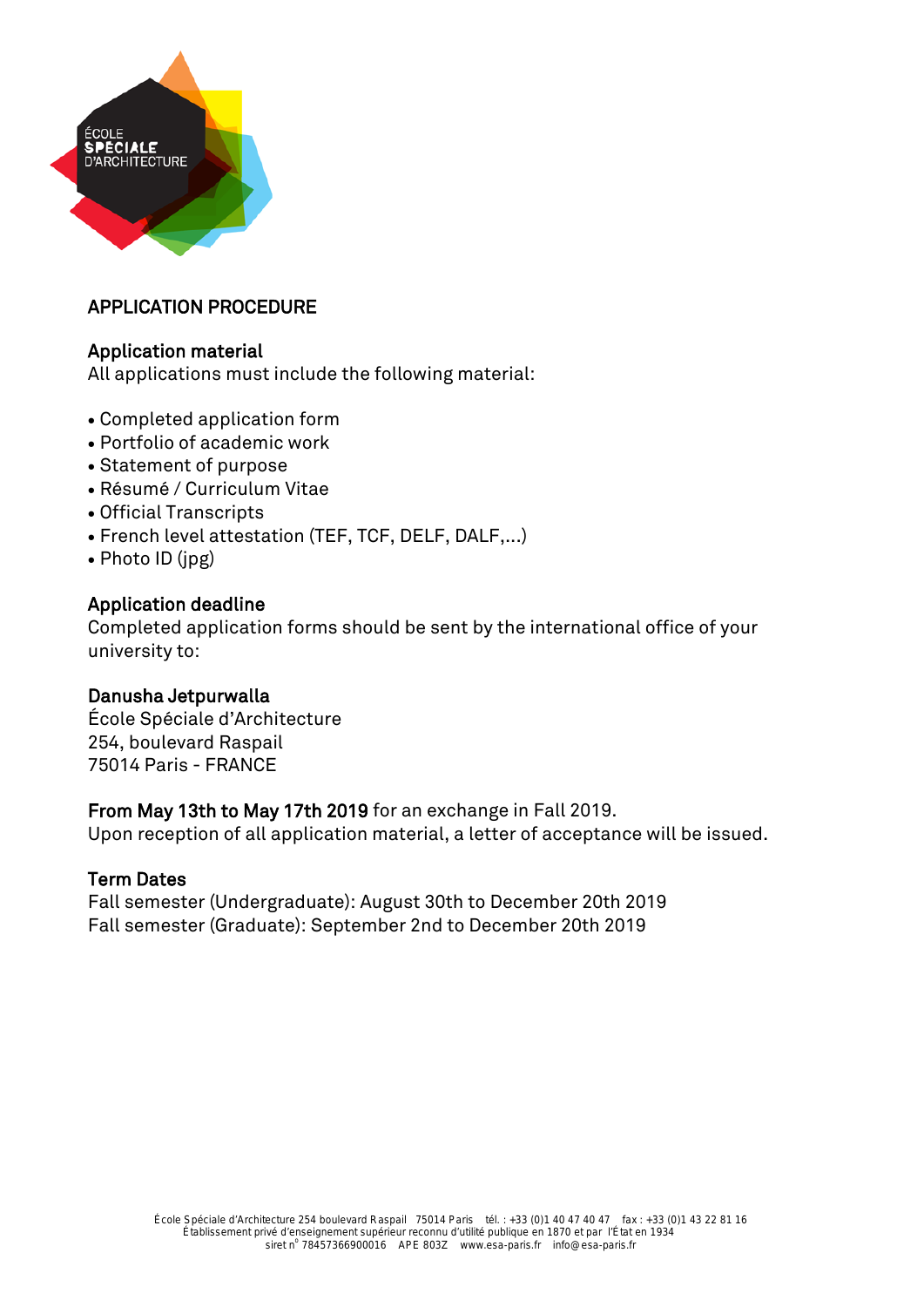

# ESA LEARNING AGREEMENT FALL 2019

### PERSONNAL INFORMATION

First name: Last name: Nationality: Date and place of birth:

### ACADEMIC INFORMATION

Academic level (when applying): Academic level (exchange period): Semesters completed: \_\_\_ semester(s)

### LEARNING PROGRAM

You have to register 30 credits (ECTS)

### Undergraduate Program, Semester 5

Professors to be assigned on arrival Design studio 15 ECTS Urban studies 04 ECTS Landscape studies 04 ECTS Engineering 04 ECTS Graphic studies 03 ECTS

### Graduate Program, Semester 1

Laboratory to be assigned on arrival, one inscription for 30 ECTS to be chosen between 3 propositions: 1/ Fabrique collective 2/ Des-Equilibres 3/ Habiter l'anthropocène

### Home University Student ESA

Coordinator signature Student signature Coordinator signature